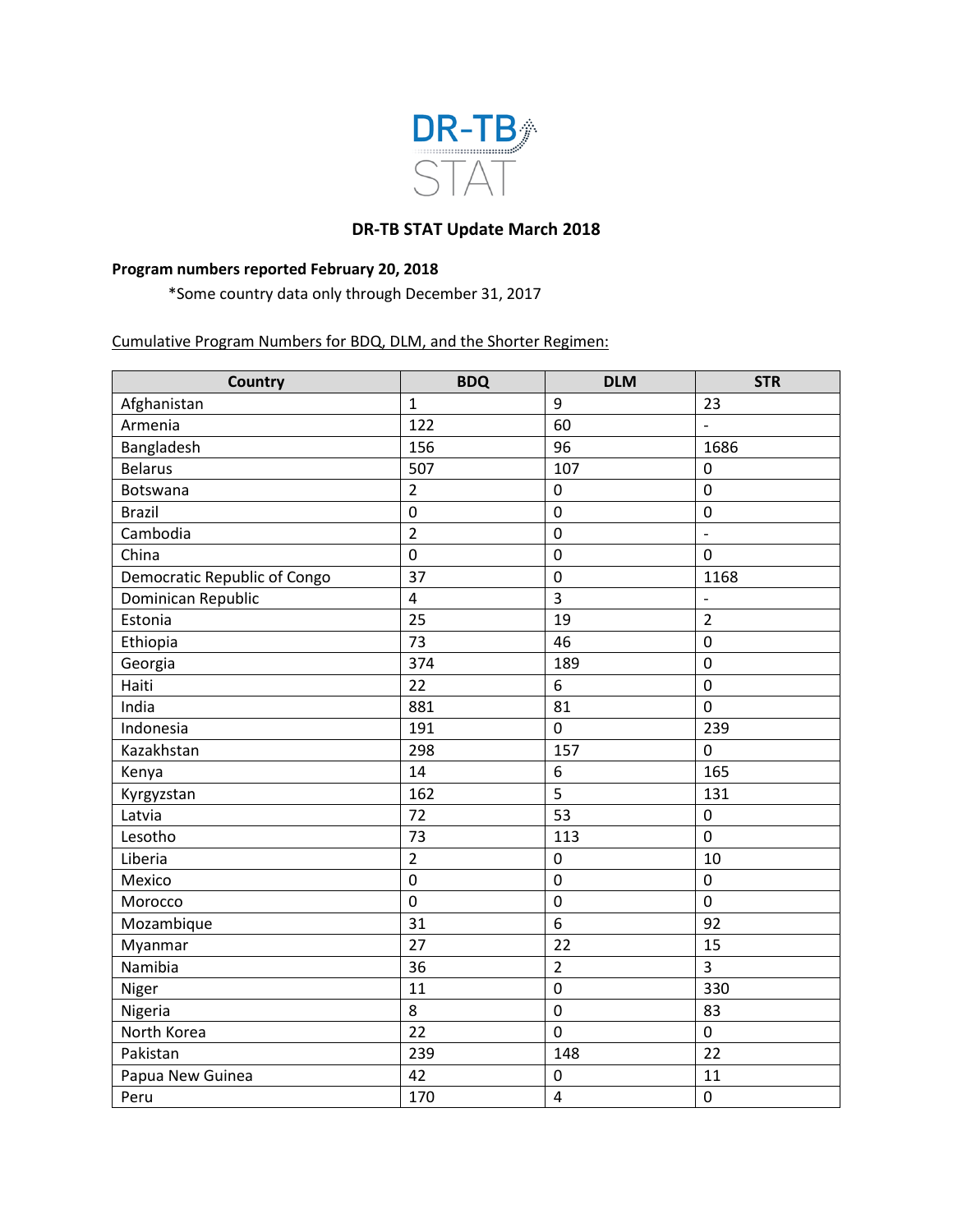| Philippines   | 149            | $\mathbf{1}$ | 2569              |
|---------------|----------------|--------------|-------------------|
| Russia        | 1444           | 31           | 0                 |
| Somalia       | 0              | $\mathbf{0}$ | $\mathbf{0}$      |
| South Africa  | 10429          | 125          | 3150              |
| Swaziland     | 237            | 32           | 190               |
| Tajikistan    | 97             | 23           | 89                |
| Tanzania      | $\overline{4}$ | 0            | $\mathbf 0$       |
| Thailand      | 29             | 0            | 25                |
| Uganda        | 27             | $\mathbf 0$  | $\mathbf 0$       |
| Ukraine       | 63             | $\mathbf 0$  | 0                 |
| Uzbekistan    | 268            | 0            | 155               |
| Vietnam       | 104            | $\mathbf 0$  | 184               |
| Zambia        | 0              | 0            | 46                |
|               |                |              |                   |
|               |                |              | 796 (Ahmad et al, |
|               |                |              | 2017)             |
|               |                |              | 1006 (Trebucq et  |
|               |                |              | al, 2018)         |
|               |                |              |                   |
| <b>Totals</b> | 16,455         | 1,344        | 12,190            |

**\*includes the observational cohorts from two meta-analyses papers since most of these individuals were treated as part of operational research projects under program conditions**

GDF Orders:

BDQ orders from GDF: 21404

DLM orders from GDF: 4920